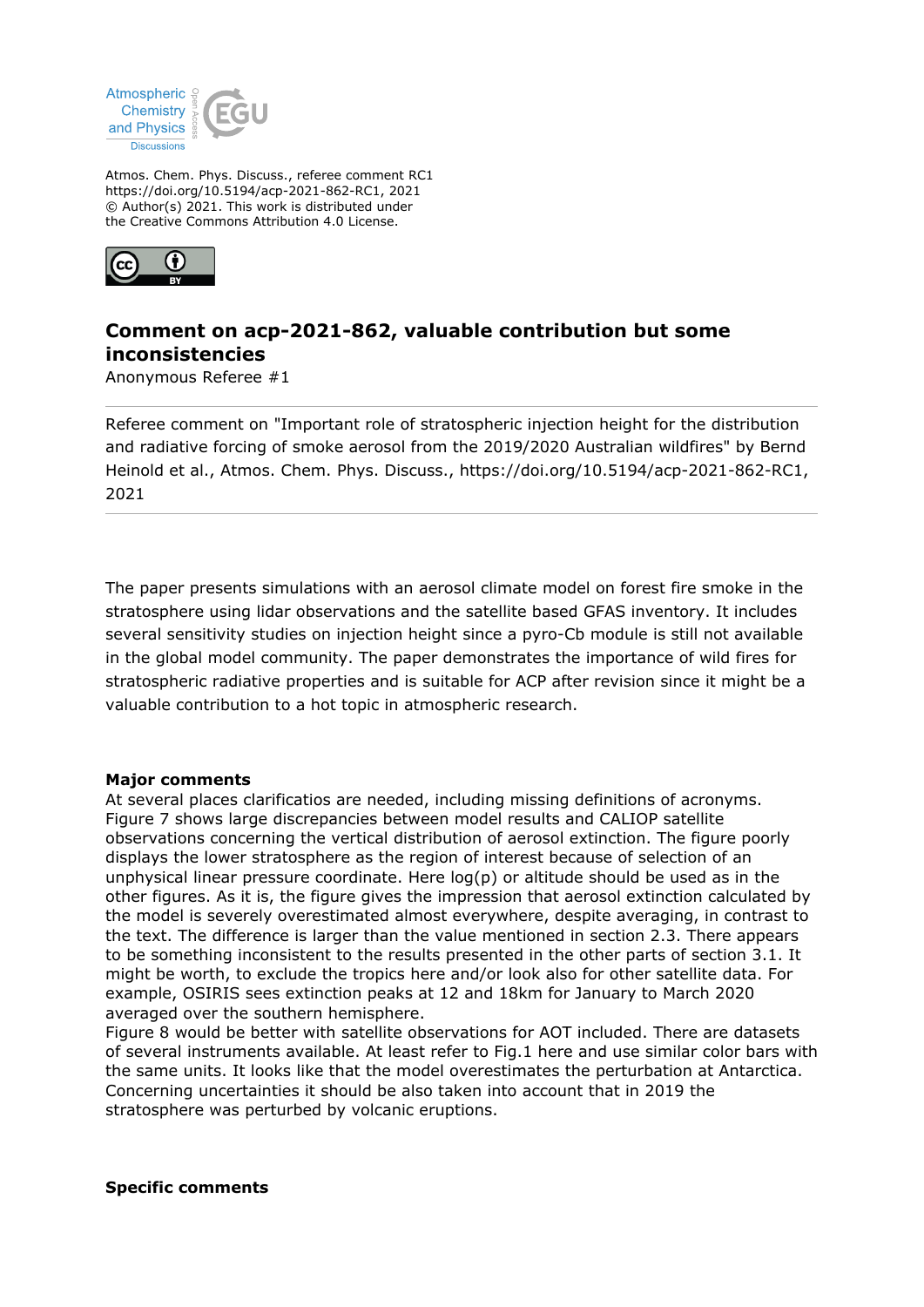*Page 1, line 19*: Is the amount of injected smoke from this study or from the literature? *Page 1, line 31*: Also the global value should be provided in parentheses.

*Page 1, line 32*: Provide also the value for all-sky.

*Page 2, Figure 1 and line 10ff:* Here only Fig 1a is mentioned, part 1b is mentioned first on Page 6. More text is needed or the figure should be split. A definition for AOT is missing, including spellout and altitude range (Page 6 is too late). Why does AOT anomaly in Figure 1 differ from the one in Figure 8 by about a factor of 10?

*Page 4, line 5:* Why interpolation? The model output should be available at the time and the location of the measurements. Don't rely here on averages, especially not if the meteorology of the model is nudged to observations.

*Page 4, line 31:* Vertical or horizontal resolution?

*Page 4, line 36:* Here something is missing. Which aerosol type? Which time? Model results need boundary conditions and cannot be a reference for observations.

*Page 5, line 12:* Mention tropopause region and reason (Pyro-Cb) already here. Also it should be mentioned how many teragrams of smoke (carbon) were injected in each of the 4 events to enable comparisons with the values of other papers mentioned in the introduction (or the abstract?). More details on the relations betweeen GFAS and estimated injected OC (organic carbon) and BC (black carbon) should be included (here or in an Appendix).

*Page 5, line 14:* The 47 level version does not have a QBO and has problems with the  $H<sub>2</sub>O$  tape recorder", i.e. the vertical transport. It is better to use L90. This should be mentioned as a possible reason for discrepancies. Is nudging applied everywhere (may cause numerical problems) or only in the troposphere and lowermost stratosphere? *Page 6, line 2 or 4:* Does this refer to the 8% mentioned on the previous page or in BASE? *Page 6, line 9ff*: This paragraph might be better moved to the introduction. Fig. 1b is inconsistent to Fig. 2, please explain why. Or is this just a problem with the range of the colors in the figures?

*Page 7, Figure 2 and line 11:* Are these values out of the range of the color bar? Please adjust the color bar to accomodate this.

*Page 8, line 17:* This scenario should be also in section 2.4.1, maybe in parentheses. Or refer at least to Table 1.

*Page 9, line 1ff:* Caption too short, spell out RMS, normalized against what average(s)? *Figures 4 and 5:* Standard units for extinction are "km<sup>-1</sup>", please convert axes, also to be consistent with Figure 7. I suppose the authors mean  $10^{6}$ m with Mm.

*Figure 5:* Please adjust the heights of the panels. It would be also nice to have additional panels with consistent palettes where the lidar ratio is applied for conversion.

*Page 11, line 8:* Add "(with interaction between radiation and dynamics)"

*Page 11, line 11ff and Figure 7:* As shown, the agreement is poor (not "well"). The figure has to be improved as mentioned above and more explanation is needed. The

disagreement cannot be explained by sampling issues alone (section 2.3). These results are in a strong contrast to Figure 4 where the model at least follows the observed vertical patterns.

*Page 12, line 7 and later:* Taking the difference of radiative fluxes from 2 simulations is not exactly "instantaneous radiative forcing" since convection or other non-radiative processes might be different. It is, however, an estimate.

*Page 12, line 22:* Is this number local or some kind of average?

*Page 13, line 9:* The particle SSA depends strongly on the partitioning between BC and OC. More information on this would be useful here, at least some typical number of the ratio with a range.

*Page 13, line 14:* This is in contradiction to the large high bias in Figure 7.

## **Technical corrections**

*Page 16, line 19:* Check abbreviation for journal. *Page 18, line 14:* Please separate the 2 references.